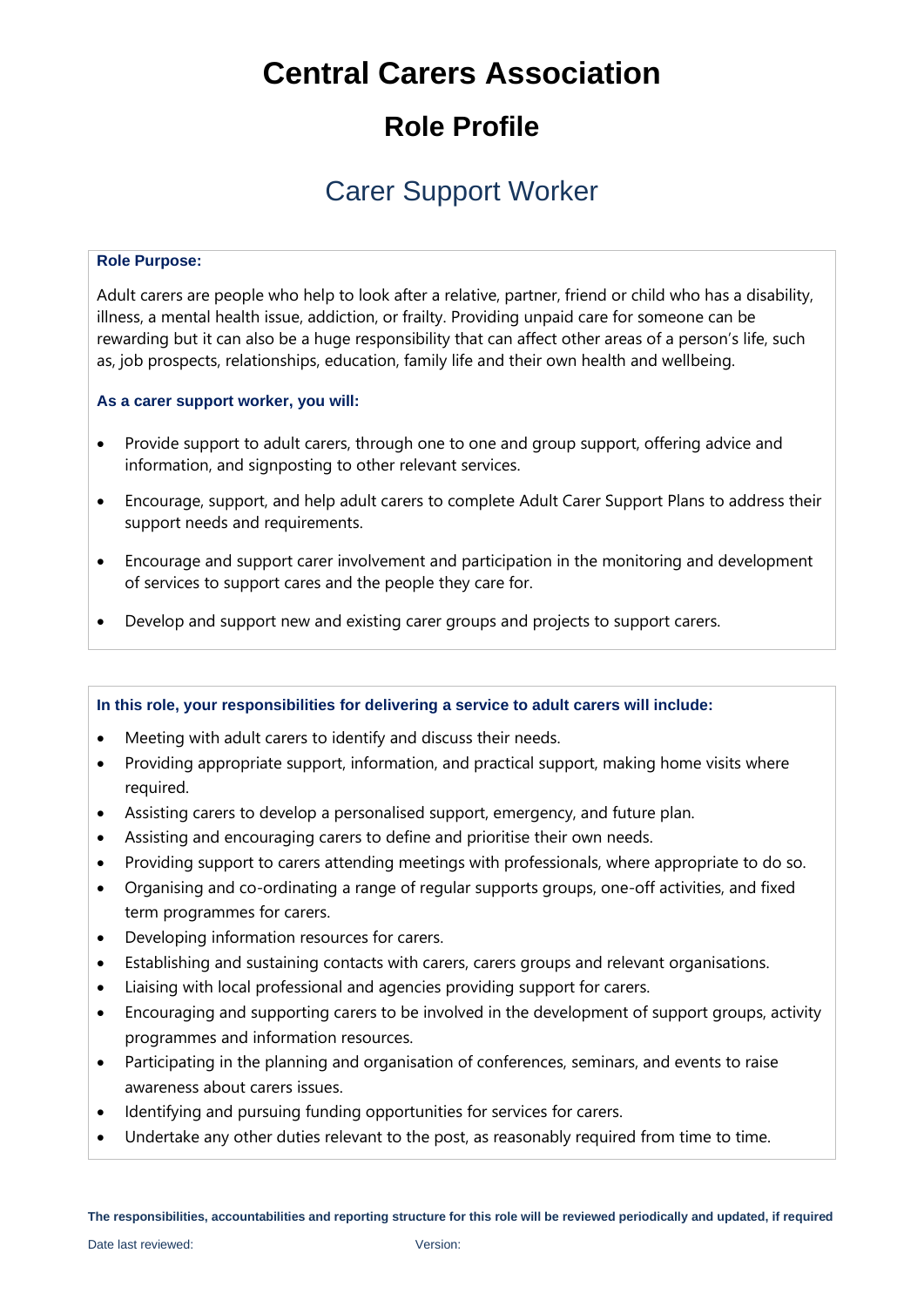#### **To carry out this role, you will have:**

Knowledge:

- Understanding of the importance of confidentiality in all aspects of your work.
- Understanding of and a sensitive approach towards the needs of carers.
- Up to date knowledge of Welfare Benefits and legislation and policy relating to carers.

Skills:

- Excellent telephone and listening skills and the ability to deal with enquiries in a professional and sympathetic way.
- Ability to get along with people from all backgrounds and communities, respecting lifestyles and diversity.
- Ability to build and maintain effective working relationships with colleagues.
- Ability to use initiative to plan, organise, and prioritise, including when under pressure, as part of a team, or on own initiative.
- Ability to work in a pro-active, flexible, and adaptable way.
- Positive problem-solving skills and a 'can-do' attitude.

Experience:

- Educated to degree level (or equivalent) or conservable previous experience in a related field.
- Using client databases to enter and maintain carer activity records and produce reports based on this data.
- Using Microsoft 365, especially Outlook, Excel, and Word and general IT skills.
- Setting up and/or enabling community groups.
- Public speaking.

#### **In this role, you will collaborate with different people and teams, they are:**

- Colleagues, volunteers, and trustees from Central Carers Association.
- Health and Social Care staff.
- Staff from other agencies that provide support for carers and those they care for e.g., CAB, FDAMH, Strathcarron Hospice, Self-Directed Support Agency, Alzheimers Scotland

### **In this role, you will achieve:**

Positive outcomes for carers by supporting them to develop an Adult Carer Support Plan to ensure they receive the information and support they need to allow them to care with confidence and in good health and are empowered to have a life of their ow outside caring.

| <b>Centre Manager: Agnes McMillan</b> | Team: Adult Cares Support                  |
|---------------------------------------|--------------------------------------------|
| <b>Reporting To: Aileen Barclay</b>   | Location: 1a Bank Street, Falkirk, FK1 1NB |